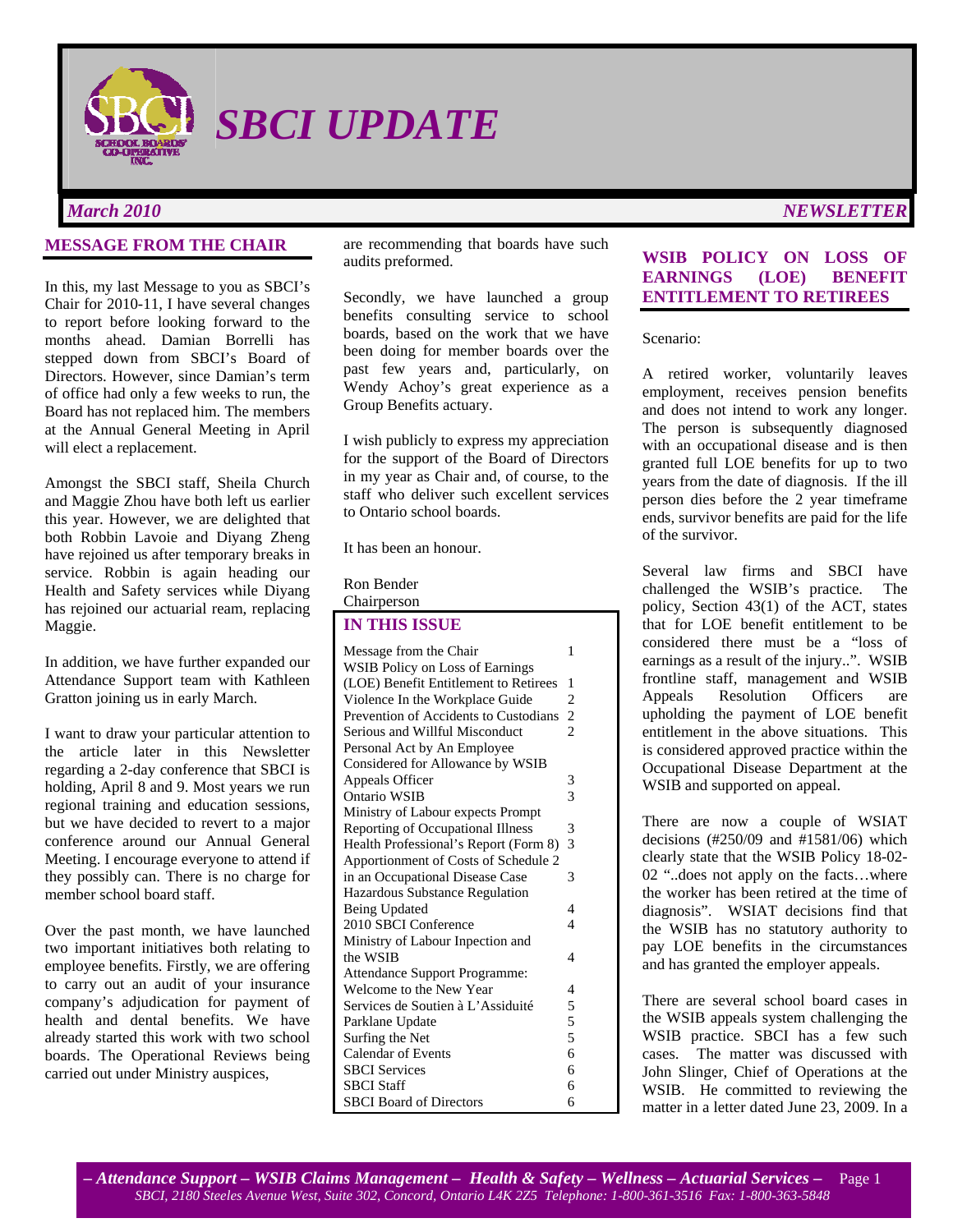recent letter from Laura Bradbury, Commissioner, Fair Practices Commission dated December 10, 2009, Mr. Slinger has approved a change to the practice of compensating claims for workers who are diagnosed with longlatency occupational diseases after voluntary retirement. The change is effective Monday, December 7, 2009 and will apply to all new decisions from that date forward.

SBCI is contacting the Director of the WSIB Appeals Branch, Slavica Todorovic, to discuss the status of the cases that are currently at the WSIB appeals level pre-dating the change in practice as of December 7, 2009

## **VIOLENCE IN THE WORKPLACE GUIDE**

Following many requests received from our member school boards, SBCI has updated its Violence in the Workplace Guide to comply with Bill 168, which amended the Occupational Health and Safety Act.

It is intended as a tool to help Ontario school boards implement preventative measures against violence in the workplace. SBCI has added a step by step approach and additional tools which school boards can follow to ensure compliance by June 15, 2010. It continues to focus on risk assessment and provides sample templates to guide the board. As well, a simple risk assessment matrix is added to guide the board through that formal safety process.

The development of this guide was overseen by Ontario school boards and was initially sent to Hicks Morley, Barristers and Solicitors of Toronto to ensure it meets all legal considerations.

We hope SBCI's members will take advantage of this tool and that it will meet their needs. The Guide has to continue to grow according to each school board's guidelines and other regulations. It is recommended that your internal documents related to violence prevention be added to this Guide.

For school boards who would be interested, SBCI offers the services of its Health and Safety consultants to present the Guide and give advice on how to implement it.

For any further information or to share your comments, please do not hesitate to contact your Health and Safety Consultant at SBCI.

## **PREVENTION OF ACCIDENTS TO CUSTODIANS**

Since 2006-07, the Health & Safety section in a SBCI's annual report to each school board has tracked injuries and provided analysis. This section of the report contains an analysis of incidents for each major employee group and it continues to show that Custodians are having far too many injuries.

Creative thinking and programme improvements are needed to help lower the risks and, as a result, the continued extremely high accident frequency rates for this employee group. In 2007, SBCI researched several best practices from across various jurisdictions and concluded that the WorkSafe BC's A Clean Sweep "Safe Work Practices for Custodians" nicely meets the programme need. It includes an excellent flipbook to give to each Custodian, plus a Leader's Guide CD. It was a success and many of the member boards have trained their Custodial Staff on these Safe Work Practices.

SBCI is relaunching A Clean Sweep, with the booklet yet again and interactive tools in the Leaders Guide on CD and hard copy that will assist any school board to train its own staff. Done in workshop fashion in groups no greater than 25, supervisors and trainers can walk Custodians through the safe work practices practically and help staff identify the hazards in doing their work.

It is our hope that these materials will become central to your campaign to lower the injuries that are affecting Custodians at your board. We would be pleased to assist with training on a "Train the Trainer" basis and will look to implement further programme improvements in the future. Contact your Health and Safety Consultant for more information.

### **SERIOUS AND WILLFUL MISCONDUCT**

Section 17 of the Workplace Safety and Insurance Act states:

If an injury is attributable solely to the serious and wilful misconduct of the worker, no benefits shall be provided under the insurance plan unless the injury results in the worker's death or serious impairment.

This section of the Act was recently applied in a decision rendered by the WSIB in a claim for one of our member school boards.

In the case, an employee with a long history of WSIB injuries reported that she sustained a low back injury while lifting heavy boxes. On the form 7 submitted to the WSIB, the school board identified several concerns with the injury.

In September of 2008, because of the employee's history of WSIB injuries, the school board had undertaken a process of educating the employee on proper work techniques, with a view of reducing the risk of future injury. In particular, the training provided to the employee focused on proper handling of loads. The employee was also given specific instructions not to lift heavy objects.

When the employee reported the injury, she indicated that she did not want to perform the work in the way that she had been instructed, as it would take too long, so she chose to use equipment she knew was defective and sustained her injury. Because of the employee's actions, the school board objected to the claim indicating that they felt they had taken every reasonable precaution to provide the employee with the knowledge and tools to work safely, and that she chose to disregard these precautions with the result being a new workplace injury.

In assessing the available evidence, the WSIB Eligibility Adjudicator concurred with the school board and determined, in the entitlement decision, that the employee had wilfully chosen to perform a task that she knew was outside of her given precautions and could cause a new injury. Section 17 was applied and the employee's claim was denied.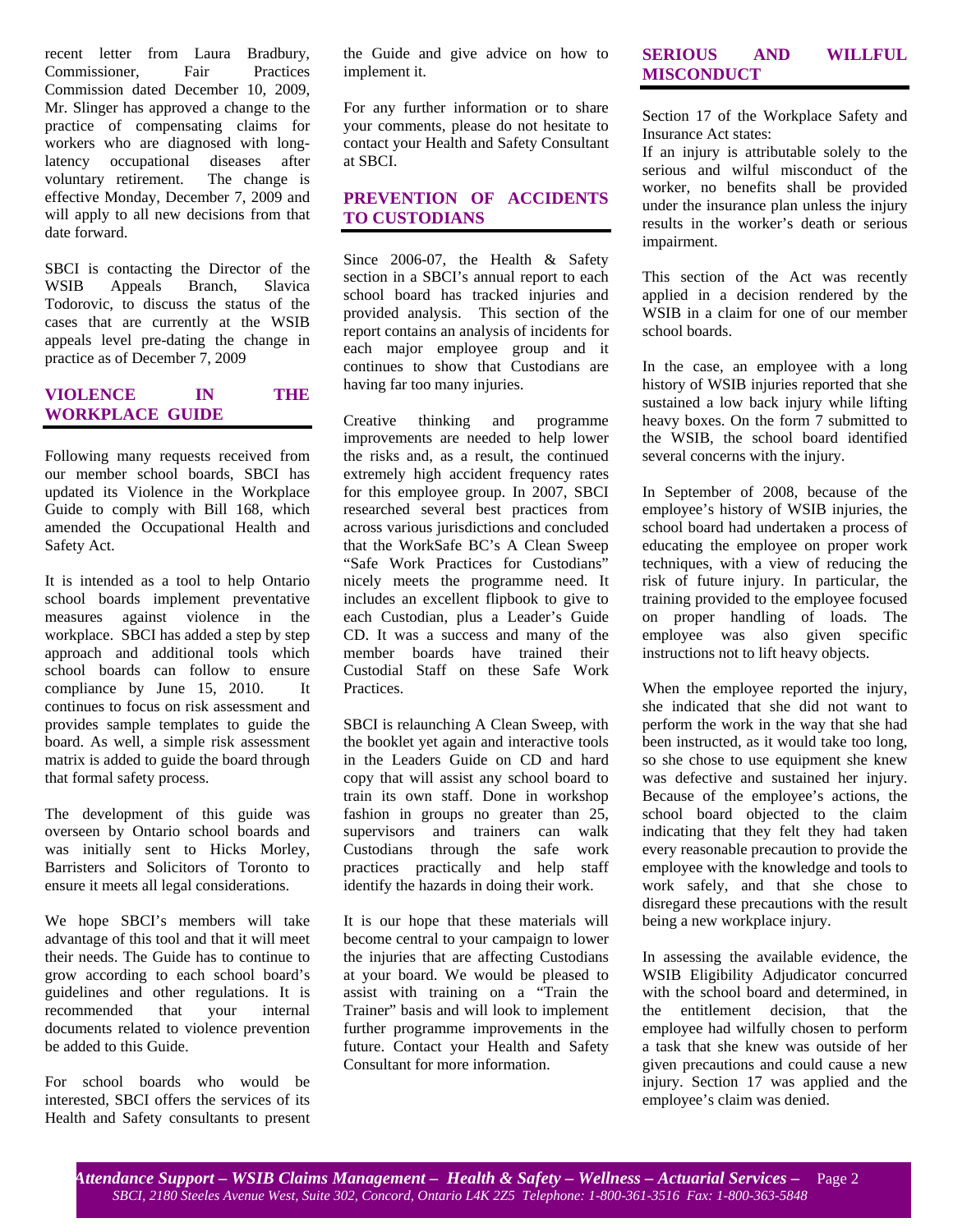This case demonstrates the importance of documenting your employee's training activities with regards to working safely and within their capabilities. It also demonstrates the importance of the internal investigation following an accident to clarify how the injury occurred and what the factors were that led to the accident. In this case, the school board was able to show the WSIB that it had taken the necessary precautions to limit a potential injury while at the same time uncovering in its accident investigation that the employee wilfully disregarded that training, resulting in an accident that the WSIB denied by applying Section 17 on serious and wilful misconduct.

## **PERSONAL ACT BY AN EMPLOYEE CONSIDERED FOR ALLOWANCE BY WSIB APPEALS OFFICER**

An employee was on break and walked to the car to place personal items into the car. While in the parking lot the person fell which resulted in an injury. The Eligibility Adjudicator allowed the claim. On appeal by the school board, the Appeals Resolution Officer confirmed the allowance of the claim for the following reasons:

- o In order to accept entitlement to a work injury, it must be determined that the injury arose out of and in the course of employment. The facts considered in support of this policy statement were:
- The employee slipped and fell on the walkway to the parking lot. This is considered a chance event under the policy.
- o The location at the time of the injury was maintained and controlled by the employer.
- o While the employee was on break, it is reasonable for the employee to take a break and even though the employee was taking personal items to the car, which was owned by the employee, the individual did not leave the employer's premises.
- o The person was to be outside for a short period of time. This brief personal activity is considered incidental to the employment and thus the person did not remove

themselves from the course of the employment.

o Also, employees occasionally went to their cars to pickup and drop off personal items. This was an accepted practice. The supervisor never advised that this was not to take place. Therefore these acts were condoned by management.

The claim was allowed.

## **ONTARIO WORKPLACE SAFETY AND INSURANCE BOARD**

The Auditor General of Ontario's Annual Report included a review of the WSIB's Schedule 1 unfunded liability. The WSIB established a plan in 1984 to eliminate the then unfunded liability. The target date for full funding of the system was 2014.

The Auditor General's report highlights the fact that the unfunded liability has risen to the highest level at \$11.5 billion as of December 31, 2008. As the original goal for full funding by 2014 will not be achieved, the new target date for retiring the unfunded liability is now 2022. The reason given for the substantial increase in the unfunded liability from a low of \$5.9 billion December 31, 2006 is being attributed to the low premium rates (revenue) in Ontario, the global financial crisis which impacted their investment returns and increases to benefits.

The WSIB Quarterly Financial results confirm that 2009 revenues continue to fall short of total benefit costs and other expenses.

**MINISTRY OF LABOUR EXPECTS PROMPT REPORTING OF OCCUPATIONAL ILLNESS**

A recent case of a public sector employer not complying with the requirement to report occupational diseases to the Ministry within 4 days has resulted in a fine of \$10,000 plus a 25-per-cent victim fine surcharge. This case is highlighted for SBCI members because of the potential for a similar scenario within a school board.

An Ontario hospital was informed that a patient who had just been admitted, had been in contact with scabies, a highly contagious skin rash caused by microscopic mites. The next day a surveillance protocol was implemented but workers had by then been exposed and two workers later became infected. The Ministry of Labour learned about the scabies outbreak from local media and investigated. The employer failed to advise the Ministry of Labour within 4 days of learning of the workers' illness.

# **HEALTH PROFESSIONAL'S REPORT (FORM 8)**

WSIB is no longer setting up claims based solely on a Form 8. In the past, they would try to match a Form 8 with an existing claim. If no match could be found, a new claim would be set up and the employer would receive an automatically-generated letter which indicated a claim was set up by someone other than the employer.

Now, if there is not a match, WSIB will send the worker a letter directing them that, if they are claiming benefits, to either download a Worker's Report of Injury/Disease (Form 6) from the WSIB website or to call in to the Primary Adjudication area for assistance in making a claim.

The accountability of reporting accidents lies with employers and workers. Doctors are not legislated to file a claim – they are required to provide medical information. Most Form 8's are matched up with existing claims but for those that are not, WSIB staff spends valuable time trying to track down details only often to find out the injury is non-occupational and the doctor has sent in the Form 8, in error.

The time is better spent on making timely and accurate decisions on existing claims.

## **APPORTIONMENT OF COSTS OF SCHEDULE 2 IN AN OCCUPATIONAL DISEASE CASE**

WSIAT Decision # 756/09 is a case where SBCI successfully represented a school board at WSIAT. WSIAT ordered the WSIB to remove two-thirds of all costs in the claim. The deceased employee was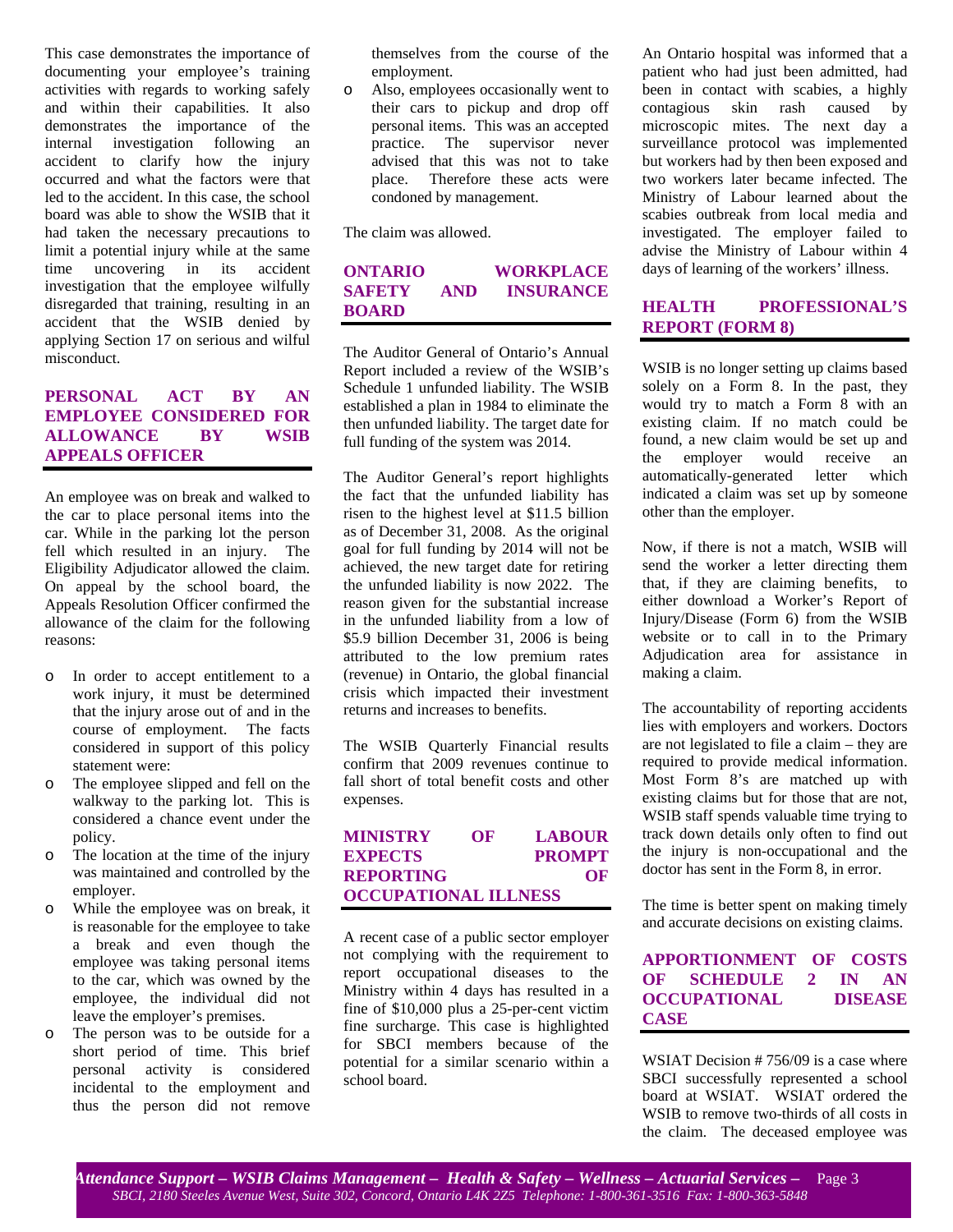exposed in the 1950s to asbestos while working for a Schedule 2 employer (shipping company now out of business). Following that work history, the person was hired by the school board. During that period of employment there was a brief exposure to asbestos.

The WSIAT panel looked at where the exposure to asbestos likely took place and directed that two-thirds of the costs be charged to the Schedule 2 shipping company and one-third to the school board.

As this is a precedent setting case for Schedule 2, there were no WSIB policies or procedures to deal with apportionment of costs between Schedule 2 employers pursuant to Section 94 of the ACT. They have now developed a process to remove the costs and the school board has received a substantial credit for costs already incurred. The WSIB is challenged to develop a process for removing ongoing monthly survivor benefit costs. SBCI continues to be in discussions with the WSIB on the process.

## **HAZARDOUS SUBSTANCE REGULATION BEING UPDATED**

Greater protection of worker health is the goal in updating Ontario's occupational exposure limits (OEL's) for 36 hazardous chemicals including ethanol and polyvinyl chloride. In addition, 11 designated substance regulations are being combined into one in an effort to make it easier for employers to access and comply. All changes take effect July 1, 2010.

#### **2010 SBCI CONFERENCE**

SBCI will be hosting a conference on April 8 & 9, 2010 at the Hilton Garden Inn in Concord (Highway # 400 & Highway # 7 area). The 2 day conference will feature a variety of keynote and workshop presentations dealing with Health and Safety, Attendance Support, WSIB Claims Management and Actuarial Services. This conference will be relevant to school board personnel involved in Health and Safety, Disability Management, Human Resources and Finance. There is no fee for member school board employees to attend the conference but space is limited. School Boards will be responsible for the cost of travel and accommodation for their staff attending the conference.

The following is a summary of some of the sessions we are looking to offer.

#### **Health & Safety**

- o Bill 168 Prevention of Violence and Harassment – Speaker Dilys Robertson, Author and well known Health and Safety Consultant
- o Panel discussion "Achieving Health & Safety Success for School Boards"

#### **Attendance Support**

- o Mental Health Overview & Strategy
- o Attendance Management Overview
- & Operational Reviews

#### **WSIB Claims Management**

- o Claims 201 Strategic Thinking, Planning and Documentation from Day 1 of a Claim – Understanding the Big Picture.
- o High Cost Claims Experience and Lessons Learned from School Board Re-Insurance/Assistance Claims

#### **Actuarial Services**

o Overview of existing services and introduction to new services of Health & Dental Audits & Benefit Consulting.

If you have any questions concerning the conference please do not hesitate to contact chris@sbci.org.

### **MINISTRY OF LABOUR INSPECTION AND THE WSIB**

With increasing frequency, Ministry of Labour Investigators are being called into schools where reports have been made regarding unsafe work environments arising from workplace violence. We've seen several instances where Educational Assistants and Teachers have used their rights under the Occupational Health & Safety Act to refuse what they believe to be unsafe work.

The issue relates to special needs students and the sometime violent behaviours these students exhibit towards school board staff and other students. School boards are finding it increasingly difficult to satisfy the requirements under the Education Act which grants parents the right to have their students with special needs educated in public schools while ensuring a safe workplace for all students and staff. School boards have seen an increase in the frequency in "Aggression" claims due in part to a more vigorous approach by EA's and Teachers to report all incidents of aggressive or violent behaviour. This has led to an increased frequency of workplace investigations by Ministry of Labour staff.

Bill 168, *An Act to amend the Occupational Health and Safety Act with respect to violence and harassment in the workplace and other matters,* will significantly impact school boards in the province of Ontario. Bill 168 received Royal Assent on December 15, 2009. The amendments to the *Occupational Health and Safety Act* will, therefore, come into force in six months, on June 15, 2010. At that time, school boards will be required to have the necessary policies, programs, measures and procedures in place.

The ramifications are that greater scrutiny will be placed on all acts in the workplace that are perceived to be violent, including those of special needs students where outbursts are not uncommon. We have already seen an increase in WSIB stress claims due to Teachers and EA's filing claims when having to deal with their special needs students, something they were trained to do and which forms part of their regular duties as Special Education Teachers and Educational Assistants. Increased vigilance on the part of school boards will be required to ensure that appropriate practices are put into place and that staff follows the required safety protocols.

SBCI has developed tools and resources to assist school boards become compliant with the change in legislation. Please contact us to discuss how may assist you.

## **ATTENDANCE SUPPORT PROGRAMME: WELCOME TO THE NEW YEAR**

We would like to welcome all of our Attendance Support clients to a new year. We look forward to continuing our working relationships with each of our school boards and to developing new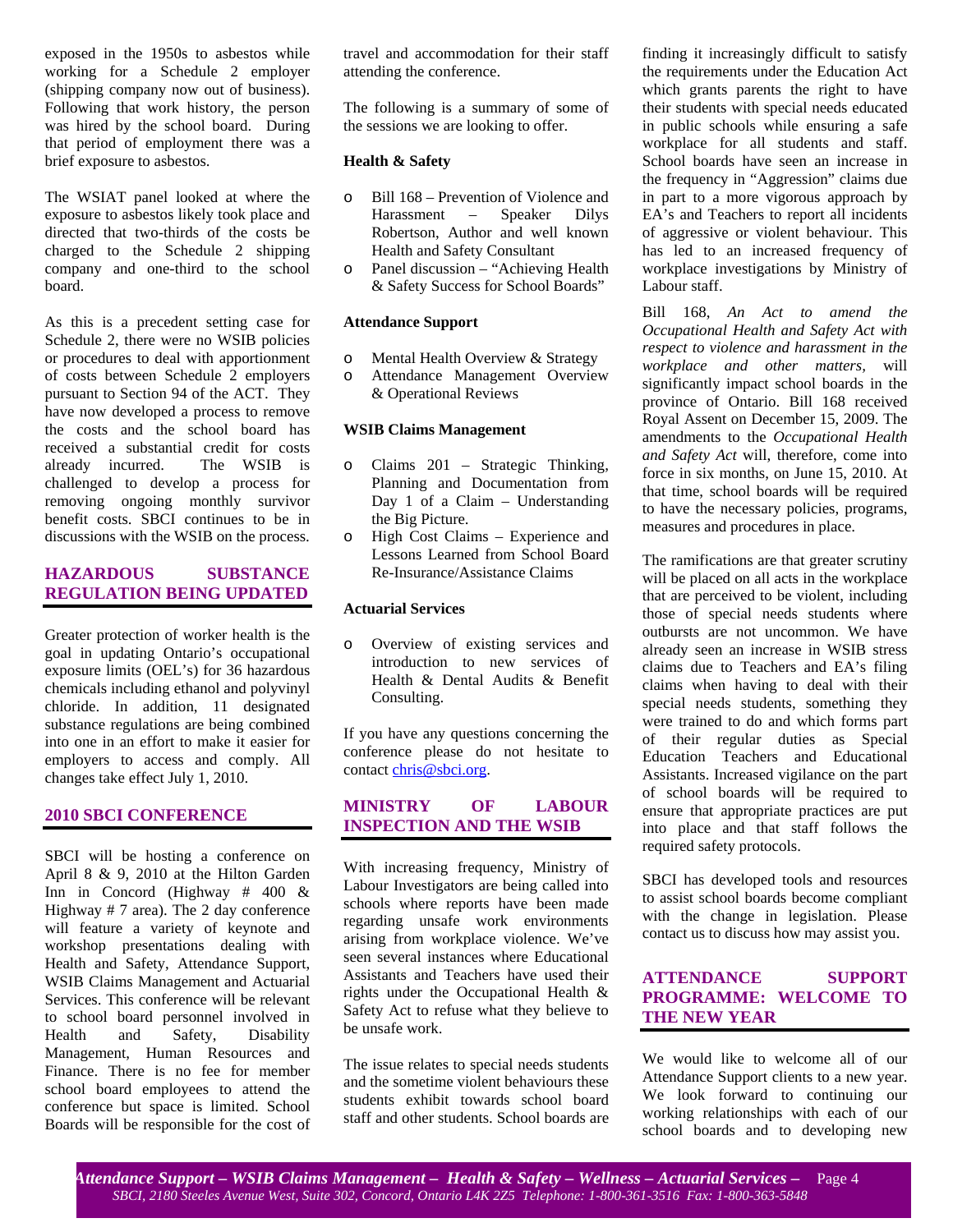project plans for each of the Disability Management and Attendance Management Programmes.

In developing and updating the plans, school boards are recognizing the link of effective absence tracking and reporting to the success of an Attendance Support Programme, and the majority of school board clients are reviewing the benefits of Parklane's Attendance Management Module. As SBCI supports the need for effective absence tracking/reporting and analysis we are for the second year offering our existing or new Attendance Support clients the ability to obtain this module through SBCI at no initial cost or set up fee. If our clients decide to utilize this module, SBCI will provide support along with Parklane to ensure a successful transition as part of our services.

As school boards progress through these plans we will also be introducing and incorporating our newest wellness and mental health strategies for school boards. Our goal as always, is to help school boards move towards organizational excellence through the development of healthy workplaces.

The Attendance Support team has been busy developing the newest components for the Wellness and Mental Health Strategy and is excited to share these developments with each of our school board clients in 2010.

As the Attendance Support Programme continues to expand and as we look forward to welcoming new clients, we are planning to increase the staff complement in our Attendance Support Department within the year in order to maintain excellent service levels for all of our clients.

If you would like further information on SBCI's Attendance Support Programme, please contact Lynn Porplycia, Attendance Support Practice Leader (lynn@sbci.org).

## **SERVICES DE SOUTIEN À L'ASSIDUITÉ**

Nous souhaitons la bienvenue à une nouvelle année à nos six conseils scolaires français recevant nos Services de Soutien à l'Assiduité! En 2010, nous attendons avec intérêt une année très productive en continuant à développer davantage nos rapports professionnels avec vous, et en élaborant vos programmes de gestion des invalidités, de gestion de l'assiduité et de bien-être afin de créer un milieu de travail sain pour vous, vos employés et vos étudiants.

Nous faisons face à une année pleine d'activité! En tant que toujours, n'hésitez pas à me contacter avec vos questions : Shoba Thomas, Coordinatrice Bilingue en Soutien à l'Assiduité.

# **PARKLANE UPDATE**

#### **Parklane Workshop**

SBCI's annual Parklane workshop was held in November with 42 participants from school boards. Parklane staff facilitated two workshop streams on utilizing Parklane for WSIB Management<br>and Health and Safety programs. and Health and Safety Participants exchanged ideas and learned new tips on how to utilize the software. Thank you to the Durham District School Board for hosting this years' workshop !

#### **Electronic Form 7 Submission to the WSIB**

Many of our member boards are utilizing the Electronic F7 submission from Parklane to WSIB and have reported positive feedback on the process. If you haven't set up your system yet to utilize this feature, Parklane can provide you with a document outlining the process and requirements necessary.

#### **Sending Form 7's to SBCI.**

To avoid faxing or mailing copies of Form 7s to SBCI's office, many of our boards are converting their F7 to a PDF document and emailing it to SBCI. Further any documentation can be scanned and emailed to SBCI.

### **SURFING THE NET**

Although it is under the heading "2010 Premium Rates", the maximum insurable earnings ceiling for 2010 is \$77,600. This is an increase from \$74,600 in 2009. There is a link to the "Changes to the Maximum Insurable Earnings Ceiling" on

the WSIB website which provides some background as to how the rate is set.

Changes to the Hearing Devices policy 17-07-04 implemented an approved amount for the purchase of all hearing aids. The cost of the entire hearing aid, including any features, will have an approved amount of up to \$1,400 (or \$2,800 for two bilateral hearing aids). These changes are effective November 23, 2009. In addition, every year, WSIB reviews and sets rates after conducting an external survey of costs for each specific rate with some exceptions – the rates are listed in policy 18-01-05. Among the benefit rates that increased on January 1, 2010 are the Personal Care Allowance – General, Personal and Skilled rates. Increases were approved by WSIB to ensure the set hourly rates reflect the actual cost of purchasing these labour services in the community.

Professional and non-professional witness fees have been removed from the Table of Rates and as of January 1, 2010, the WSIB's Appeals Branch will set, administer and maintain witness fees.

Some of the WSIB's Appeals Resolution Officers' decisions are being published on the Canadian Legal Information Institute (CanLII) website. The Q&A document attached outlines this is in response to requests from workplace parties and the Fair Practices Commission. The link is as follows: Canadian Legal Information Institute (CanLII) website.

All of the above information can be found on the WSIB website and the link is www.wsib.on.ca

The Fall 2009 issue of WSIAT's newsletter, In Focus, outlines the appointment of new Tribunal members as either part-time or full-time Vice-Chairs. The following new on-line Medical Discussion Papers are now available on their website: Allergic Contact Dermatitis versus Irritant Contact Dermatitis; Coronary Artery Disease; Myocardial Infarction; Evidence for Smoking Causing Lung Cancer; Trauma and Inflammatory Arthritis. Medical Discussion Papers are a good resource for understanding injuries and diagnoses and their causes. The link to the WSIAT website is www.wsiat.on.ca